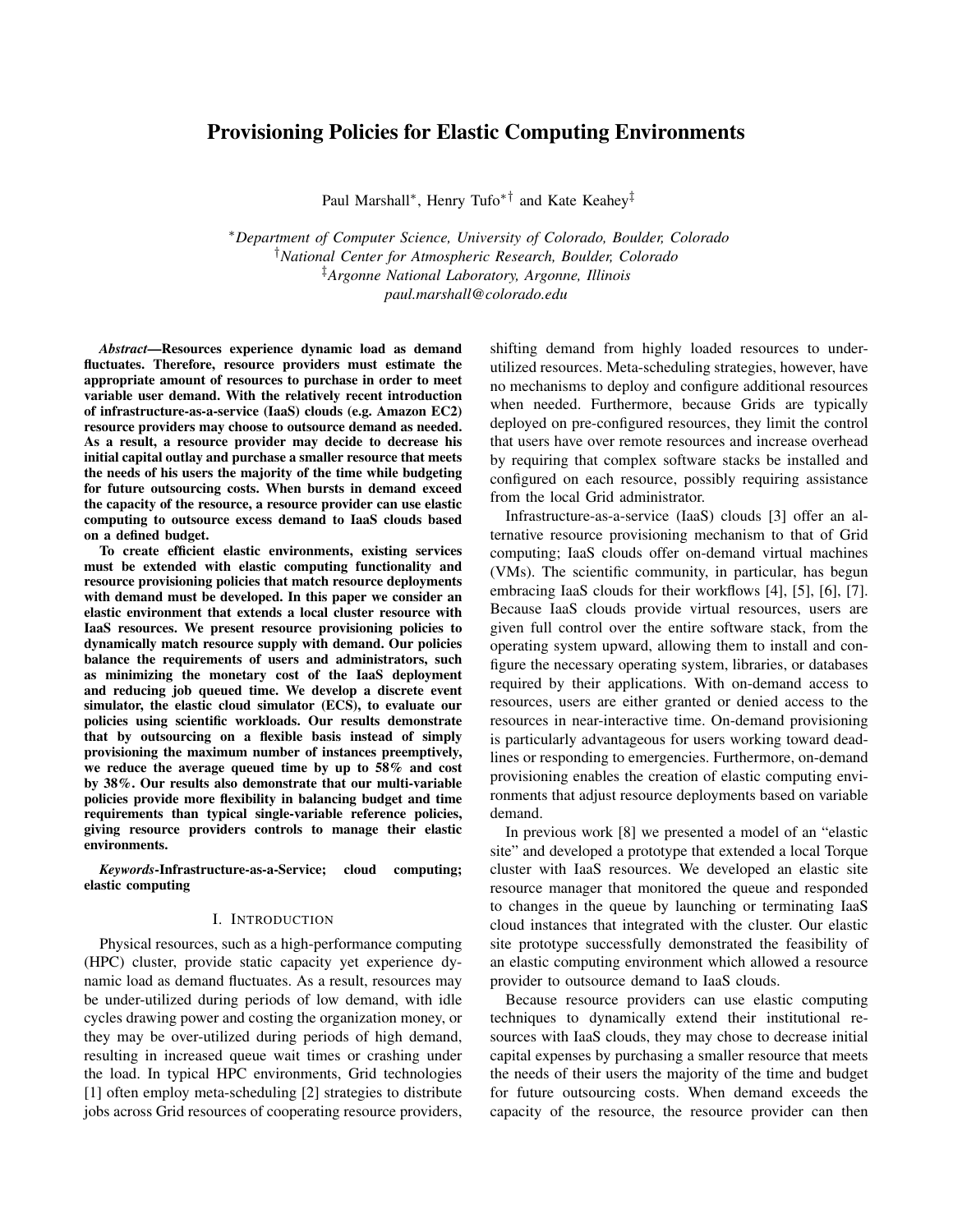outsource some of the work to IaaS clouds based on their budget. Prior work developed a cloud charging model for HPC resources [9], allowing resource providers to compare their costs with cloud resources and determine whether to purchase additional physical resources or move portions of their workloads to IaaS clouds.

In this paper we consider the scenario where a resource provider extends existing resources with IaaS clouds on a fixed budget. Specifically, we consider the following use case: a research lab at a university with a small cluster may occasionally need more capacity than they purchased in capital equipment. They specify a fixed hourly budget (e.g. \$5 per hour) that can be used to outsource excess demand to IaaS resources. This money may accumulate, so if, for example, they don't deploy any IaaS resources over a 3 hour period, they can then use \$15 toward outsourcing their workloads to IaaS resources. The lab may use a wide variety of policies to select the appropriate number of resources to deploy on IaaS clouds. Perhaps the most straightforward policy is the relatively static case: deploy the maximum number of instances allowed by the budget. However, such a naive policy may not be the most efficient use of resources or money. In this work we explore different resource provisioning policies for outsourcing workloads to IaaS clouds in an attempt to respond effectively to changes in demand and limit monetary cost. We consider two basic policies that support flexible resource provisioning and respond directly to demand and we propose two advanced policies that balance various user- and administrator-defined metrics.

For evaluation we develop a discrete event simulator, the elastic cloud simulator (ECS), that simulates the entire system, from job submission to job execution on volatile infrastructures that consist of static local resources and dynamic cloud resources. We evaluate our policies using a real workload trace from Grid5000 [10], consisting primarily of single-core jobs, and a workload generated from the Feitelson workload model [11], containing a larger number of parallel jobs.

The remainder of the paper is organized as follows: in section II we discuss the general approach to create an elastic computing environment. In section III we present resource provisioning policies for elastic computing environments. Section IV discusses the design and implementation of our elastic cloud simulator. In section V we evaluate our policies using our simulator with a workload trace and the Feitelson workload model. We discuss related work in section VI. We propose directions for future work in section VII and conclude in section VIII.

### II. APPROACH

Elastic computing offers the ability to dynamically match resource supply with demand. Elastic environments typically measure demand (e.g. number of jobs in a queue or CPU



Figure 1. An example elastic environment that extends a local Torque cluster with IaaS cloud resources to process jobs. The IaaS cloud instances integrate directly with the Torque head node.

load) in a system and respond by either provisioning or relinquishing resources. Because elastic environments respond directly to demand, they eliminate many of the inefficiencies associated with static resource deployments. However, prior to deploying an elastic environment, a number of considerations must be addressed, in particular:

- *Appropriate workloads*: that experience variable demand need to be identified.
- *Computing paradigm*: how resources will be provisioned should be determined, for example, using infrastructure-as-a-service (IaaS) or platform-as-aservice (PaaS) computing paradigms.
- *Layer of implementation*: whether individual applications will be extended with elastic computing functionality or whether the functionality will be deployed as a separate service.
- *Support for existing resources*: whether the elastic environment will extend pre-existing and static resources, e.g. a local HPC cluster, with additional resources or whether the elastic environment will operate as a standalone entity.
- *Resource provisioning policies*: must be devised in order to minimize waste and ensure that elastic environments respond appropriately to changes in demand.

Given these considerations, we select a specific elastic environment configuration for this research. In this work we focus specifically on a batch-queued cluster running a scientific workload that consists of single-core and parallel jobs submitted by multiple users. We consider a "push" queue model where a central scheduler dispatches tasks to worker instances as opposed to a "pull" queue (e.g. BOINC [12]) where idle workers request tasks. (Condor [13] is a notable exception, and instead uses a match making process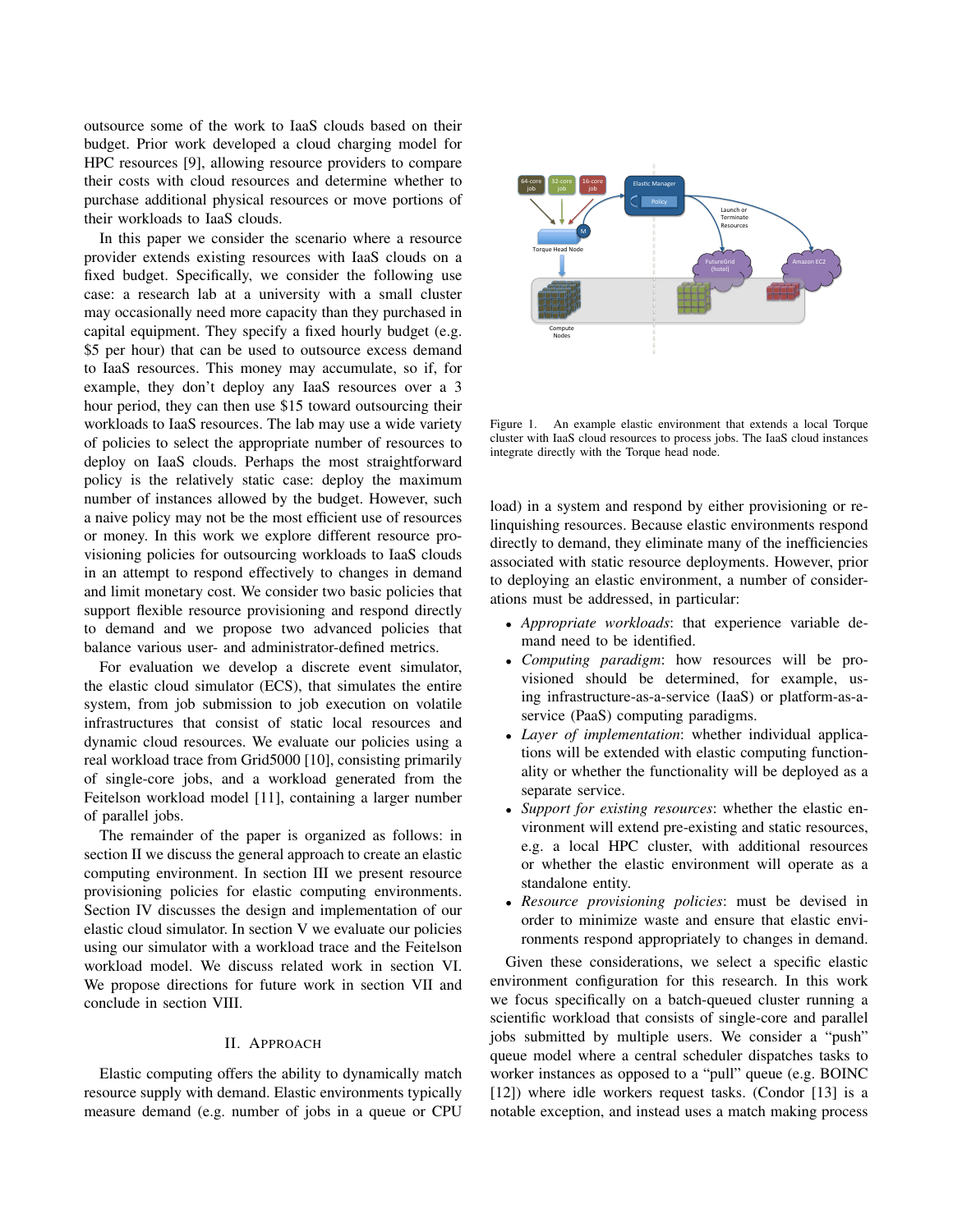to assign jobs to workers.) Perhaps the most common implementation of a "push" queue system is a cluster where a resource manager, e.g. Torque [14], dispatches jobs to available worker nodes.

As our computing paradigm we use IaaS clouds because of their on-demand and virtualized properties. Virtual cloud instances are configured to be cluster worker nodes that integrate directly with the cluster. We support deployments that span multiple cloud infrastructures, including private clouds, community clouds such as Argonne National Laboratory's Magellan cloud [15] or NSF's FutureGrid [16], and commercial clouds such as Amazon Elastic Compute Cloud (EC2) [17]. Finally, because cloud providers may charge for usage, often with real currency, we define an hourly allocation (i.e. budget), that may be used to acquire cloud instances. These allocation credits may accumulate and be used at a later time.

Elastic computing functionality is implemented as a separate service, called the elastic manager, that adjusts to demand by launching or terminating IaaS resources, as shown in Figure 1. The elastic manager loops regularly and gathers information about the environment, such as the number of queued jobs and the status of worker instances. Each loop iteration is referred to as a policy evaluation iteration. The elastic manager then executes a policy which evaluates this information and responds by launching additional IaaS resources, terminating IaaS resources, or leaving the environment unchanged.

In this context we define *users* as individuals who submit jobs to a queue. We define the *resource manager* to be the central scheduling service responsible for dispatching jobs to both local workers and cloud workers. The *elastic manager* is defined as the service that implements the elastic computing functionality and the *elastic environment* is defined as the combination of local resources integrated with IaaS cloud resources. Finally, we define the *elastic environment administrator* to be the individual responsible for managing the elastic environment. For our purposes the elastic environment administrator is also the administrator of the local resource.

We make a number of simplifying assumptions:

- A single cloud instance type is assumed. Measuring the price-performance ratio of different instance types is highly application dependent. Furthermore, determining an accurate price-performance ratio of different instance types can be very difficult, if not impossible, due to the multi-tenancy nature of VMs.
- Data and data transfer are not considered by the elastic manager due to the general lack of system-wide knowledge about the data requirements for individual jobs.
- The order in which to execute jobs has been determined previously by the resource manager scheduler. Combining job and VM scheduling has the potential to improve our solution. However, the current state of job

schedulers makes this difficult to actually implement, cluster resource managers need better interfaces and APIs to allow job adjustments from a separate elastic manager service.

- Parallel jobs are scheduled across a single infrastructure to minimize excessive latency for tightly-coupled jobs.
- Job walltime is used to estimate the run time of jobs since it is readily accessible. This work does not attempt to model or exploit user-specific workflow patterns or application runtime characteristics.

The remainder of the paper discusses our work developing and evaluating resource provisioning policies that respond to changes in demand.

### III. RESOURCE PROVISIONING POLICIES

Policies that respond appropriately to changes in demand must balance the requirements of users and administrators, which often conflict. For example, launching additional IaaS instances to process queued jobs may decrease the queued time of the jobs, however, it will also increase the overall cost of the deployment.

For resource provisioning policies we first consider the relatively static policy where a resource provider launches the maximum number of allowable instances. This policy, *sustained max* (SM), immediately launches the maximum number of instances allowed by a cloud provider or the administrator-defined budget. If multiple clouds are available it launches the maximum number of instances (as determined by the budget or set by the cloud provider) on the least expensive cloud first before moving to the next cheapest cloud and so on. It leaves the instances running for the entire duration of the deployment. We use this policy as our base reference case for comparing our flexible resource provisioning policies.

### *A. Basic Policies for Flexible Resource Provisioning*

Provisioning the maximum number of allowable instances may not be the most efficient use of resources or money, therefore, we also propose the following flexible resource provisioning policies.

- *On-demand* (OD) launches instances for all cores requested by jobs in the queued state. OD only attempts to launch instances for jobs until it has either launched enough instances for all jobs, depleted the allocation credits, or reached the maximum number of instances allowed by a cloud provider. Similar to SM, OD begins with the least expensive cloud before moving on to the next cheapest cloud. Instances are terminated when they are idle and there are no remaining jobs in the queued state.
- *On-demand++* (OD++) is nearly identical to the ondemand policy: it launches an instance for every job in the queued state. The key difference between OD and OD++ is that OD++ only terminates idle instances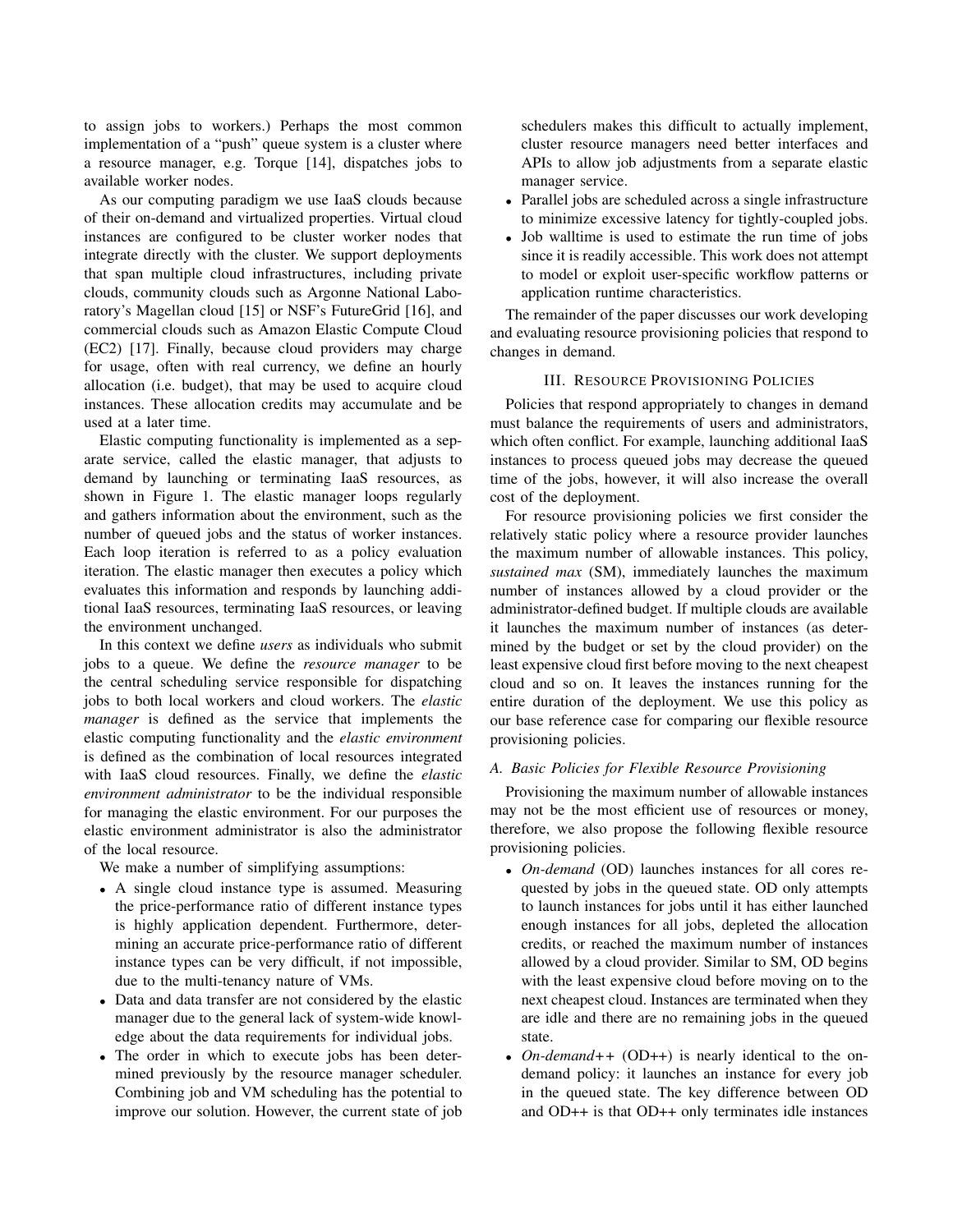that will be "charged" before the next policy evaluation iteration.

Though the basic policies are undoubtedly preferable to users who are only concerned with reducing job queued time and are not personally responsible for the cost, such policies do not necessarily meet the needs of a shared cluster environment with limited resources (both monetary and computational). The elastic site administrator is not able to tailor the basic policies to meet his or her requirements. Therefore, we propose the following advanced policies that consider both user and administrator requirements:

### *B. Average Queued Time Policy*

The *average queued time* policy (AQTP) launches instances for the first *n* queued jobs at each policy evaluation iteration. The elastic environment administrator defines the minimum number of jobs that AQTP may respond to as well as a maximum and starting value. Additionally, the elastic environment administrator defines a desired response, *r*, that is considered a reasonable average weighted queued time, *AWQT*, of the set of currently queued jobs, *Q*. *AWQT* is described below:

$$
AWQT = \frac{\sum_{j}^{Q} j.num\_cores * j.queued\_time}{\sum_{j}^{Q} j.num\_cores}
$$

The elastic environment administrator may also optionally define a threshold value,  $\theta$ , for the desired response.

At each policy evaluation iteration, the policy subtracts one from the number of jobs that it responds to, until the minimum is reached, if the measured *AWQT* is less than  $r - \theta$ . If the measured *AWQT* is greater than  $r + \theta$  then the policy adds one to the number of jobs that it will respond to, until the maximum is reached. For example, an administrator may determine that two hours is an appropriate desired response, *r*, with a threshold of 45 minutes for a particular elastic environment. Thus, when the policy measures an AWQT less than 1 hour and 15 minutes it will subtract 1 from the number of jobs that it responds to, and when it measures an AWQT greater than 2 hours and 45 minutes it will add one to the number of jobs that it responds to; if it measures an AWQT between those values it will respond to the same number of jobs that it did at the previous policy evaluation iteration.

After the policy has determined the number of jobs that it will launch instances for,  $\hat{n}$ , it then selects the maximum number of cloud providers it will consider by calculating:

$$
NC = \lfloor \frac{AWQT}{r} \rfloor
$$

If *NC* is less than 1, we set it to be 1. Once the number of jobs has been determined as well as the maximum number of clouds that may be used, the policy then proceeds to launch the instances.

Because cost is a particular concern with IaaS clouds, the policy first sorts the possible cloud providers by their cost, from least expensive to most expensive. It then determines the precise number of instances that each cloud can launch, as limited by the amount of allocation credits currently available as well as the maximum number of instances the particular cloud provider may allow. However, the number of instances that a cloud *can* launch may not be the optimal number of instances to launch. The policy only launches the appropriate number of instances as determined by the requested core counts for the  $\hat{n}$  queued jobs. For example, the policy may determine that a cloud can launch 17 instances, based on the cost of the cloud provider and the current amount of allocation credits, however, if the policy is considering two 16-core jobs, then it should only launch 16 instances as the 17th instance will simply be wasted. The policy then proceeds to launch the optimal number of instances, as previously selected based on the  $\hat{n}$  queued jobs, for *NC* clouds, beginning with the least expensive cloud.

Finally, the last action of the policy is to terminate any idle instances that will be charged before the next policy evaluation iteration, similar to the termination process of  $OD++$ .

### *C. Multi-Cloud Optimization Policy*

The *multi-cloud optimization* policy (MCOP) attempts to find a elastic environment configuration that minimizes two conflicting objectives, job queued time and the cost of the deployment, making it a multi-objective optimization problem [18]. This policy is similar to the work in [19] where the authors use a genetic algorithm to identify the optimal schedule for jobs across static Grid slots. MCOP, however, schedules jobs across volatile cloud environments.

To find the optimal elastic environment configuration, we must search as many different configurations as possible. Searching all possible configurations may be impossible given the limited time during a single policy evaluation iteration. Of course, the number of configurations that must be searched depends on the number of cloud providers, the number of queued jobs, and the amount of allocation credits available. Because of the vast number of possible configurations, MCOP uses a genetic algorithm (GA) to explore a subset of configurations. Using a GA to find optimal solutions for multi-objective optimization problems has been widely accepted by the community [20]. Due to the time constraints in our case, the GA is only allowed to execute a set number of iterations. We do not allow the GA to run until it converges on the optimal set. Though not ideal, we believe that allowing the GA to explore a sufficient number of possible configurations will result in a reasonable configuration given the strict time constraints.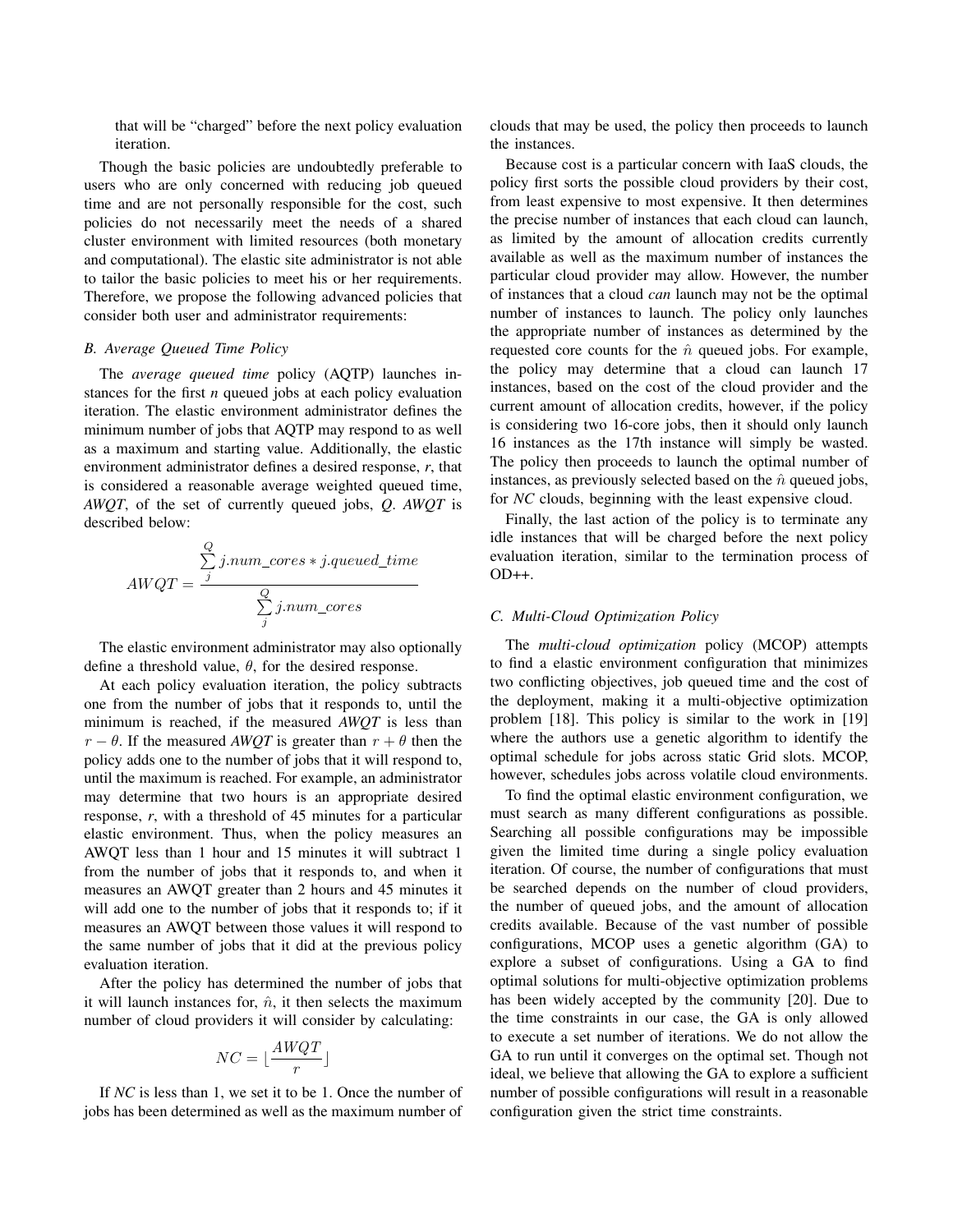Similar to AQTP, MCOP only considers configurations that are relevant to the particular core counts of queued jobs. Therefore, alleles in the chromosome represent jobs in the queue. A 1 signifies that a job will be considered, whereas a 0 does not. The length of the chromosome is simply the maximum number of queued jobs for the particular, independent, policy evaluation iteration. Initially, a population of 30 individuals is randomly generated for each cloud (i.e. each cloud considers its own set of various combinations of all of the queued jobs). We use common values for the GA properties which are generally known to perform well [21], specifically, the GA iterates 20 times with a mutate probability of 0.031 and a crossover probability of 0.8. Each cloud provider under consideration evaluates its own set of 30 populations.

Execution of MCOP is similar to the standard execution of a GA. First, the initial populations for each cloud provider are randomly generated. In addition to the random individuals in the population, we also make sure to consider the extremes, specifically, all zeros (no jobs) and all ones (all jobs), at each policy evaluation iteration. The GA then iterates 20 times for each cloud provider's populations, performing crossover and mutation. The fitness of an individual is calculated as the weighted preference (specified by the administrator) of the estimated cost and job turn around time for the set of jobs; the individuals with the lowest estimated cost and job turn around time mate to produce offspring.

Once all iterations are complete, we estimate the cost and job queued time (for all jobs) of each possible elastic environment configuration, i.e., all final populations for each cloud provider compared against the final populations of all other cloud providers. Depending on the number of cloud providers, only a subset of final populations may be compared. The cost of each configuration is estimated by calculating the cost of launching instances on each cloud for the core counts of the jobs selected by the final population. The queued time of jobs for each configuration is estimated by building a schedule of jobs, executed in order, for the specific number of instances each cloud should launch, again, as determined by the final population.

After we have estimated the cost and job queued time for each elastic environment configuration, we then compare all configurations and generate the *Pareto optimal* set of solutions. We use domination [20] to compare environment configurations. Domination simply states that one environment configuration dominates another if both of the following conditions are true:

- 1) The cost of the first configuration is *less than or equal* to the cost of the second configuration and the total job queued time for the first configuration is *less than or equal* to the total job queued time for the second configuration.
- 2) The cost of the first configuration is *less than* the cost of the second configuration or the total queued job

### time is *less than* the cost of the second configuration.

All configurations that are not dominated by any other configurations are then added to the Pareto optimal set. In order to select the final solution from this set, the elastic environment administrator defines two weights that represent their preference for cost and job queued time. These weights are then multiplied by normalized values for the cost and job queued time of each configuration. The solution with the minimum value for the sum of these two items is selected. If there is more than one minimum, MCOP defaults to selecting the solution with the lowest cost. If two or more minimums have the same cost, the solution is chosen randomly. Similar to both OD++ and AQTP, MCOP terminates any idle instances that will be charged before the next iteration.

### IV. ELASTIC CLOUD SIMULATOR

Effectively evaluating resource provisioning policies for IaaS clouds can require a substantial, if not prohibitive, investment time and money. Cost is especially a concern when using commercial cloud providers, such as Amazon EC2, that charge with real currency. Therefore, to evaluate our policies we developed a discrete event simulator, the elastic cloud simulator (ECS). ECS simulates all of the necessary components of the elastic environment including work submission, launching cloud instances, processing the workload, terminating instances, and accounting for allocation credits.

#### *A. Measuring Cloud Variability*

We consider two major sources of variability in IaaS clouds: instance launch times and instance termination times. To gather approximate estimates of launch and termination times for ECS, we measured launch and termination times of 60 Debian 5.0 (with a 10 GB image in S3) instances on EC2 east over the course of a day. After initiating the launch process for the image we began pinging it; we calculated the launch time as the time from when we sent the launch request to the time of the first successful ping. Measuring termination time followed a similar process, except we use the first failed ping as the time the VM terminated. We found that termination times were relatively consistent with an average time of 12.92 seconds and a standard deviation of 0.50. Launch times experienced much more variability. From our observations, launch times did not appear to assemble around a single average time, instead we observed that instance launches centered around one of three values. The majority of launches, 63 percent, averaged 50.86 seconds with a standard deviation of 1.91 seconds, 25 percent averaged 42.34 seconds with a standard deviation of 2.56 seconds, and 12 percent averaged 60.69 seconds with a standard deviation of 2.14 seconds.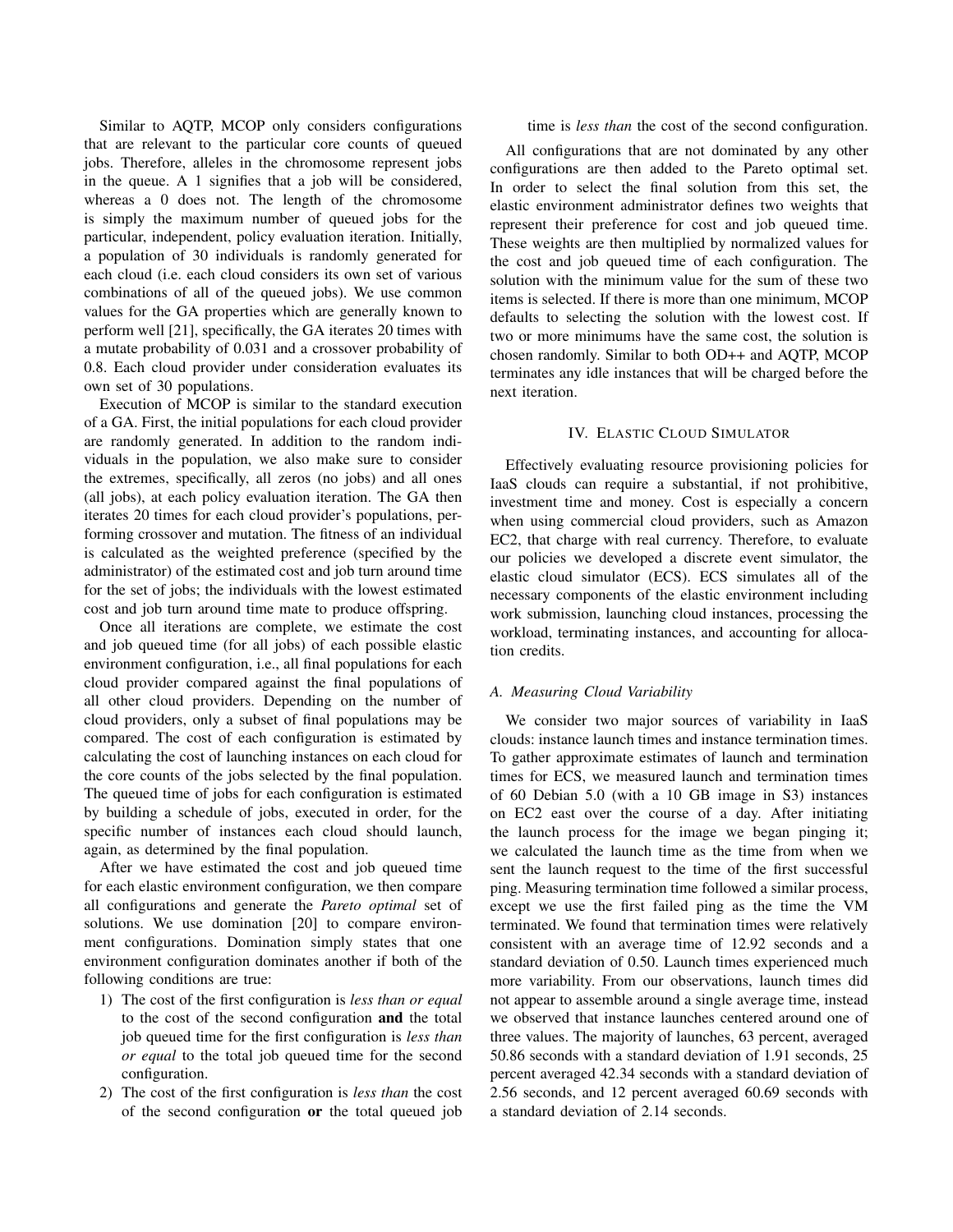## *B. Implementation*

ECS uses a workload definition file to simulate job arrival and run times (both specified in seconds) as well as requested core counts. If a workload definition file is not used, ECS can automatically generate and format an appropriate workload based on the Feitelson workload model [11]. Jobs are processed in a first-in-first-out (FIFO) order, assigning jobs to the first-available instance in the order that they arrive. ECS can simulate both volatile cloud environments as well as static local resources, such as a compute cluster. Parallel jobs are executed on a single resource infrastructure; they are not allowed to span multiple infrastructures. Policies are implemented as individual Python modules and are completely interchangeable. We implemented the policies defined in section III. ECS is composed of a set of individual processes, each looping continually. The main ECS processes include a workload generator process, an elastic manager process, any number of instance processes (each representing individual cloud instances), a credit allocation process, and a trace output process.

#### V. EVALUATION

For evaluation we examine the impact of elastic computing environments on scientific workloads. Our evaluation attempts to simulate the use case described in section I, that is, a university research lab extends a small local cluster with IaaS clouds on a fixed hourly budget. Therefore, our simulated evaluation environment consists of a small local cluster, a private cloud resource with limited scalability (representing a community cloud such as Magellan or FutureGrid), and a commercial cloud provider, e.g. Amazon EC2, that is able to launch as many instances as we request. We evaluate the policies presented in section III and compare them against the relatively static base case, SM, that preemptively launches the maximum number of allowable instances. To examine the policies we use a discrete event simulator, ECS, and a workload trace from Grid5000 [10] and the Feitelson workload model [11].

The local cluster contains 64 static single-core worker instances; no additional resources can be added or removed. Because the local cluster is "always on" we do not simulate the instances booting or terminating during the evaluation period. The private cloud resource contains up to 512 singlecore instances. To simulate rejected responses on the private cloud we consider various rejection rates, i.e., requests are rejected a certain percentage of the time. We consider rejection rates of 10%, representing a lightly loaded private cloud and 90%, representing a heavily loaded private cloud. The private cloud does not have a direct (monetary) cost associated with it. For the commercial cloud provider, we do not define a maximum for the number of instances it can launch, nor do we use a rejection rate; it is always able to respond to an unlimited number of requests. However, the commercial cloud instances cost \$0.085 per hour. Similar to Amazon EC2, partial hour charges are rounded up, e.g., an instance that runs for only 20 minutes still incurs the \$0.085 hourly charge. Both the private cloud and the commercial cloud randomly generate their boot and shutdown times based on the times we gathered from Amazon EC2 in section IV. Parallel jobs are only executed when enough instances are available to execute them across a single infrastructure. Jobs are executed in order because we assume they have already been ordered by a separate scheduling process. For this evaluation we set a budget of \$5 per hour, and unspent money from previous hours accumulates and may be spent later by the elastic manager. The elastic manager is configured with a policy delay iteration of 300 seconds and responds by launching or terminating instances.

As metrics, we define *cost* to be the total monetary cost of an elastic environment over the entire evaluation. We define the workload *makespan* to be the entire duration of the workload, from the time the first job is submitted until the time the last job completes. Finally, we define *average weighted response time* (AWRT) to be the average response time of all jobs, weighted by their requested number of cores, where response time is job completion time minus job submit time. Specifically, AWRT is defined as:

$$
AWRT = \frac{\sum_{j}^{Q} j.num\_cores * j. response\_time}{\sum_{j}^{Q} j.num\_cores}
$$

AWRT demonstrates the impact the policy has on users. Increasing AWRT suggests that jobs are remaining queued for longer times.

## *A. Workloads*

For evaluation we select a workload trace and workload model that represent scientific workloads in multi-user cluster environments. A workload trace reveals interesting information about a single real workload while a workload model represents a broader class of workload characteristics.

The Grid5000 workload trace was obtained from the Grid Workload Archive [22]; we used a subset of this trace (approximately 10 days) for our evaluation. The subset contains 1061 jobs with a minimum run time of 0 seconds and a maximum run time of 36 hours. The average run time is 113.03 minutes with a standard deviation of 251.20. Jobs core counts range from 1 to 50, however, the majority, 733, are requests for a single core.

The Feitelson model [11] that we used generated 1,001 jobs that are submitted over approximately 6 days. The jobs range in size from 1 core to 64 cores. The minimum run time is 0.3123 seconds and the maximum is 23.58 hours with an average of 71.50 minutes and a standard deviation of 207.24. The Feitelson workload contains many more parallel jobs than the Grid5000 workload; it includes 146 8-core jobs, 32 32-core jobs, and 68 64-core jobs.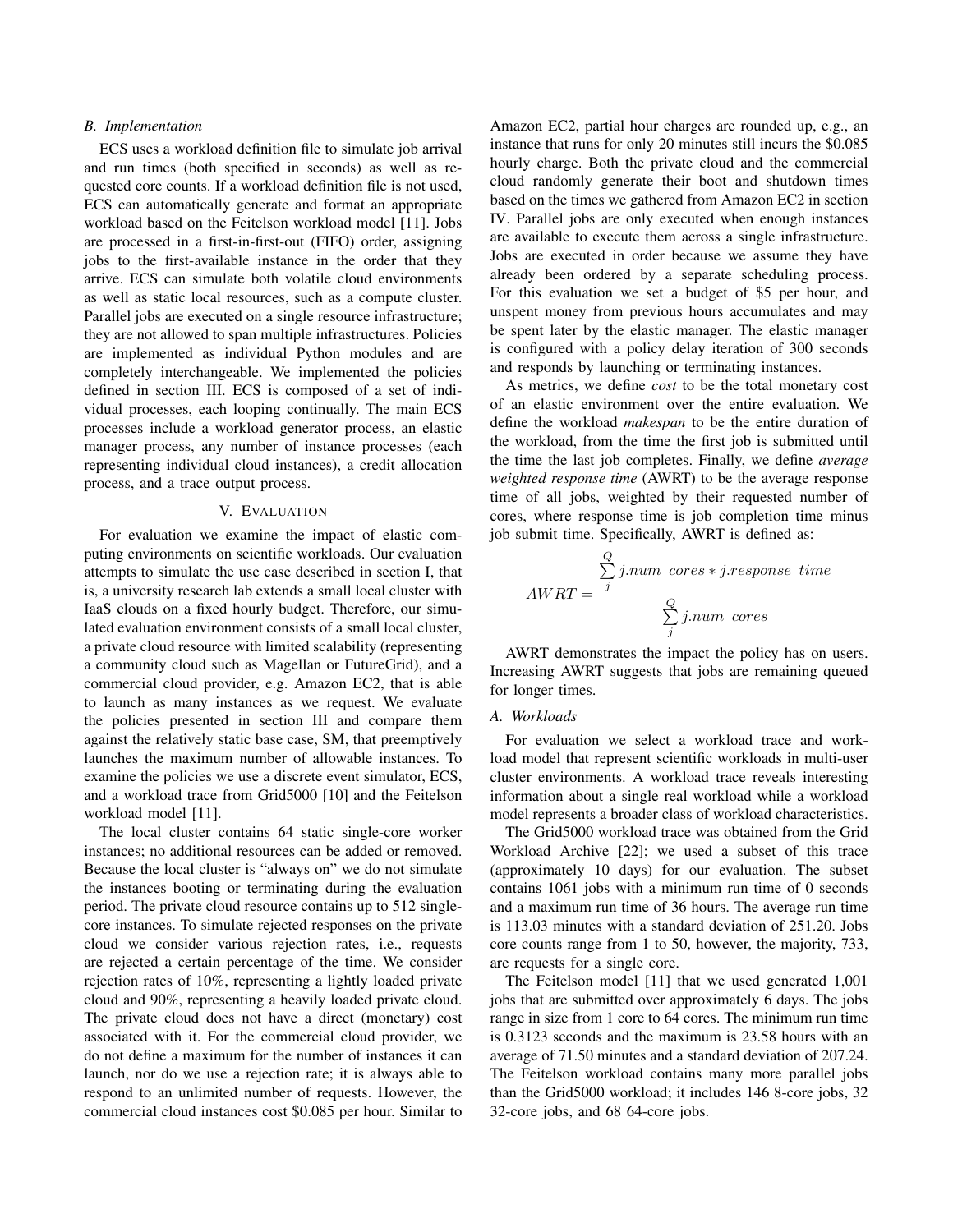

Figure 2. Average Weighted Response Time with 10% and 90% rejection rates for the private cloud infrastructure.



Figure 3. Total CPU time with 10% and 90% rejection rates for the private cloud infrastructure. CPU time is shown for individual resource infrastructures.

#### *B. Understanding System Impact*

To compare our policies we ran 30 iterations for each policy and each workload, as well as 10% and 90% rejection rates for the private cloud. For MCOP we specify a 20% preference for cost and 80% preference for job queued time (MCOP-20-80) and then an 80% preference for cost and 20% preference for job queued time (MCOP-80-20). MCOP has a tendency to experience wide variability in some cases; we believe this is due to its non-deterministic nature and the limited number of GA iterations we examine. Each simulation simulates 1,100,000 seconds (about 306 hours) to ensure that all jobs complete. The Feitelson workload has a makespan of approximately 601,000 seconds for all policies while the Grid<sub>5000</sub> workload's makespan is approximately 947,000 seconds for all policies. Because there is almost no variability in the makespan, regardless of the policy, we omit the makespan graphs.

Increasing the cloud rejection rate results in a cost increase (Figure 4) because when the policies are unable to acquire the necessary instances on the private cloud they request extra instances on the commercial cloud. Unsurprisingly, we see in Figure 4 that the sustained max policy is generally one of the more expensive policies because it maintains the maximum number of instances on all clouds at all times, as allowed by the budget.

Figure 3 shows the total time each resource spends running jobs. As we would expect, the more time policies utilize the commercial cloud, the higher their expense (Figure 4). The one exception appears to be SM which has a high cost but doesn't utilize the commercial cloud extensively. The reason for this is due to the nature of the policy: SM launches the maximum number of instances on the commercial cloud and leaves them running for the entire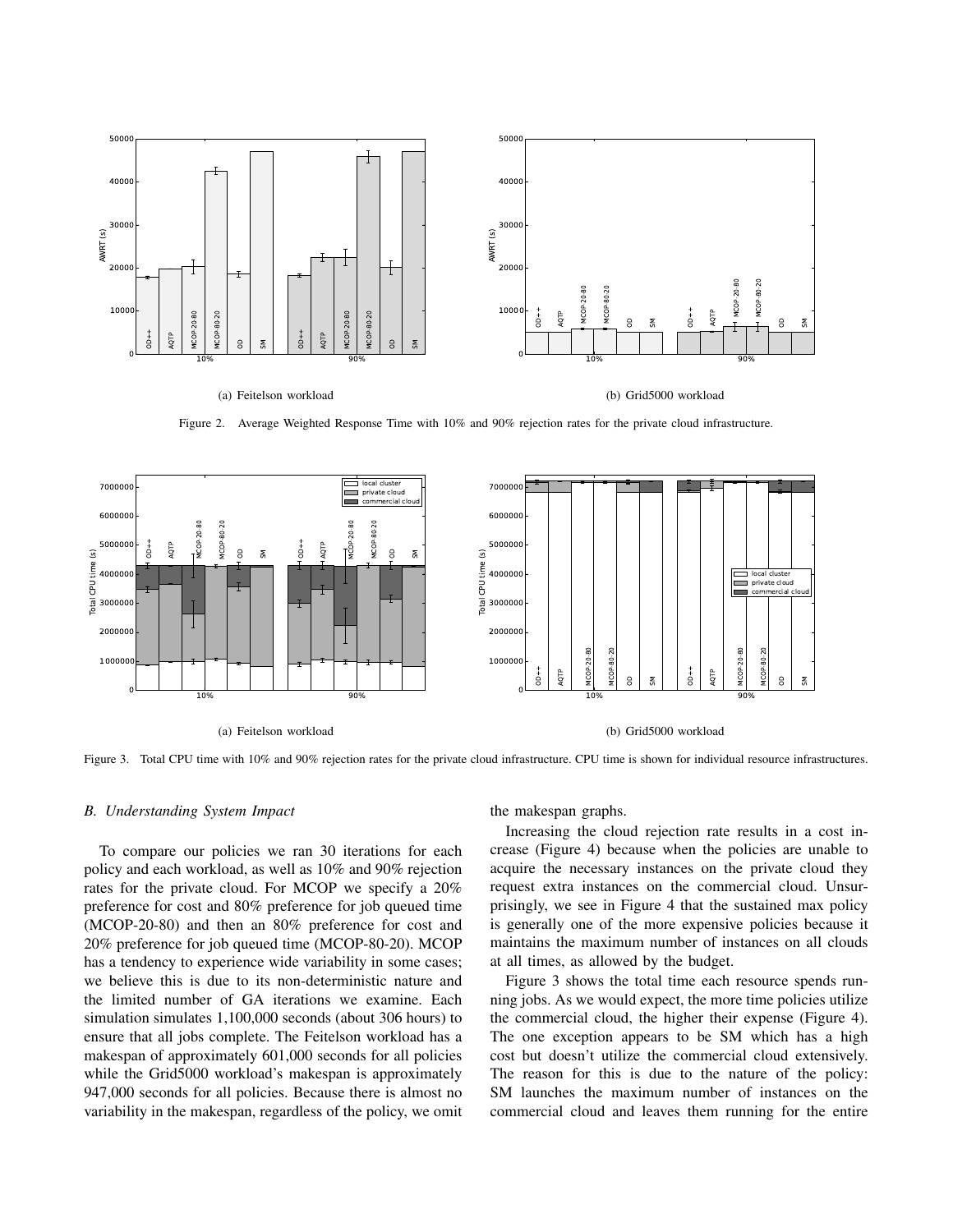

Figure 4. Cost with 10% and 90% rejection rates for the private cloud infrastructure. The zero values are cases where the commercial cloud is not used, as the policy only selects local resources and the cost-free private cloud.

duration, regardless of whether or not the instances are in use. This results in the high cost of the SM policy. The Grid5000 workload primarily uses local resources (Figure 3(b)) because it has very few bursts that exceed the capacity of the local resources (its jobs are submitted over 10 days instead of the Feitelson workload which are submitted over a 6 day period) and it consists largely of single-core jobs which easily overlap on the local infrastructure.

One of the more interesting observations is the relatively high AWRT for Feitelson jobs and the SM policy in Figure  $2(a)$ . The expectation is that because the SM policy is running the maximum number of instances on both the private cloud (512 instances) and the commercial cloud (58-59 instances based on the \$5 hourly budget and \$0.085 instance cost), we should see a relatively low AWRT. Instead, we see that for the Feitelson workload, OD, OD++, and AQTP achieve lower AWRT because they deploy instances for each individual job. If demand is low enough then SM is able to process the jobs immediately, however, when demand bursts high enough, OD, OD++, and AQTP use money that has been saved from previous hours (and going into slight debt, if necessary) to deploy additional instances, resulting in higher overall costs (Figure 4(a)) but a lower AWRT (Figure 2(a)).

Figures 2 and 4 demonstrate the ability of the MCOP policy to balance the response time of jobs with cost. MCOP-20-80 achieves better AWRT for a greater cost while MCOP-80-20 sacrifices AWRT for cost. In Figure 4(b), we see that AQTP and both configurations of MCOP do not result in any cost because they only use the private cloud. OD and OD++ incur a slight cost because whenever they are rejected by the private cloud they immediately attempt to launch instances for jobs on the commercial cloud.

Of the policies we developed and evaluated AQTP appears

to strike an ideal balance between cost and response time. It has a higher AWRT than OD and OD++ because it waits to adjust the deployment until the average queued time has reached a desired level. (An administrator can lower the desired response time to reduce AWRT.) However, the side effect of this delay is that it reduces the cost. In one particular case with the Feitelson workload, this results in an increase in AWRT of 18% while reducing the cost by approximately 40%. By adjusting based on the average queued time, AQTP gives the elastic environment administrator control over how quickly the environment should respond to changes in demand. If an administrator seeks fine-tune control over cost and job queued time, MCOP offers the administrator the ability to adjust as necessary. OD and OD++ both perform well with regard to the AWRT metric, as we would expect. However, neither policy offers an administrator any control over response time or cost, as they are more expensive than both AQTP and MCOP in numerous cases. For example, for the Feitelson workload with a private cloud with a rejection rate of 90%, OD++ costs approximately \$1,811 more than MCOP-80-20 and its jobs experience an average weighted queued time of approximately 5 hours whereas MCOP-80-20 jobs experience an average weighted queued time of 12.5 hours. However, the entire workload completes in about the same amount of time for both policies. Undoubtedly, the question of which policy is "better" is strictly dependent upon the (monetary) resources available to the administrator, user requirements and their workloads, as well as any deadlines. Preemptively provisioning the maximum number of instances, based on budget and available resources, doesn't appear to offer many advantages over the other, more dynamic and flexible, policies. SM uses the entire budget regardless of demand, and as such, is unable to adjust appropriately for later demand (e.g.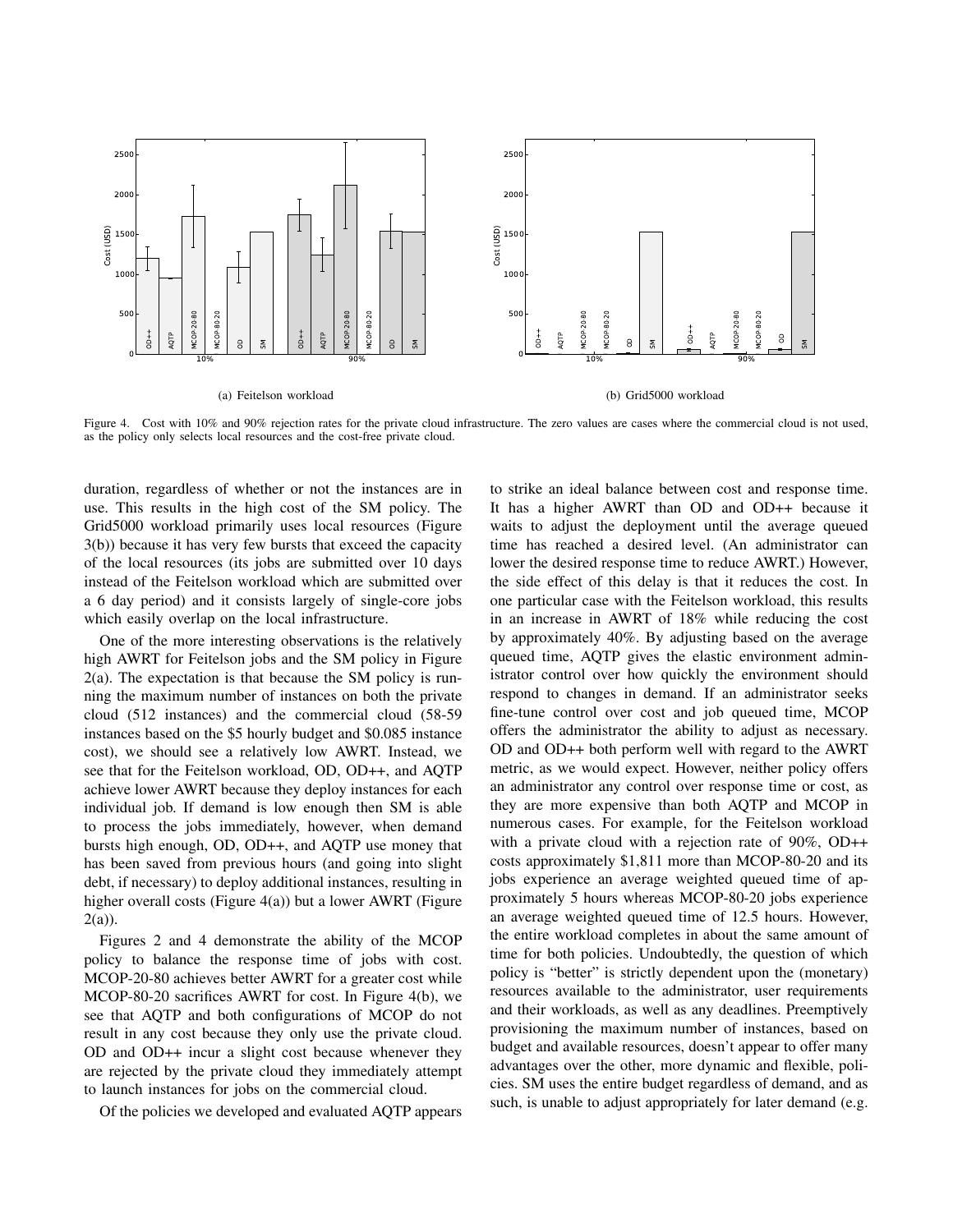by saving money when demand is low to process a burst in demand), resulting in an expensive environment that doesn't serve users efficiently.

### VI. RELATED WORK

Historically, job scheduling research [23] has focused on scheduling individual resources for a group of users in a fair manner that maximizes resource utilization. These systems are typically queue-based and employ techniques, such as backfilling, to ensure that resources are used efficiently. These scheduling strategies, however, are intended for individual systems with a static number of resources under direct control of the scheduler. More recent research focuses on energy saving techniques, also referred to as green computing, to achieve better resource efficiency [24]. A popular technique in green computing is to power off or suspend idle resources and reactivate them when they are needed. Green computing techniques may be a preferred option under certain conditions (assuming that they are supported by the underlying resource), especially in cases where resources are under-utilized. Both classical scheduling strategies and green computing techniques focus on improving the efficiency and utilization of individual resources. Market-based scheduling systems [25], [26] seek to maximize profits for the resource provider by scheduling requests from users that are willing to pay the most; they do not attempt to minimize costs from a user perspective.

Previous research in [19] provides models for efficient and cost-effective resource provisioning in Grid environments. The authors in [19] propose a solution that uses a genetic algorithm to find a resource provisioning plan that both minimizes the workflow makespan time as well as the cost. The work assumes, however, that there are a static number of remote Grid resources available where each resource schedules individual jobs using a queue-based system. The proposed model does not address resource provisioning in volatile computing environments with a changing number of resources. In [27] the authors extend two applications with the ability to provision resources using a feedback control mechanism. Because this work integrates directly with applications it measures CPU utilization and memory allocations to determine when to adjust the deployment. The proposed model and implementation are not intended for environments executing any number of applications, such as in a batch-queued cluster.

Our work differs from previous research by our emphasis on resource provisioning policies for volatile IaaS cloud computing environments. We also focus on batch-queued resources, thus our resource provisioning policies can be used to extend any batch-queue workloads. We leverage previous work in the field, specifically [19], and adjust it for elastic computing environments. Our policies balance user- and administrator-defined requirements, specifically minimizing cost and reducing job queued time, to create elastic environments that are both effective for users and useful for administrators.

### VII. FUTURE WORK

In future work we will examine the impact and scalability of our policies in a real-world deployment across multiple cloud providers. In conjunction with this research we will consider additional policies that include workload data requirements. Data movement will undoubtedly impact individual job completion time as well as the overall workload time as input data has to be moved from storage to ephemeral compute resources and output data has to be moved back to a permanent storage location. In addition to including data in policies, combining job scheduling algorithms with resource provisioning policies may yield more optimal deployments than scheduling jobs and resources separately. Existing job scheduling algorithms only optimize static resource deployments since they are unaware of the ability to provision additional resources on-demand. Finally, we will consider the impact of high-throughput computing (HTC) [13] workloads where overall workload performance is preferred to optimizing individual jobs. In this context, we will explore the use of Amazon spot instances [28] and Nimbus backfill instances [29].

### VIII. CONCLUSION

In this work we present flexible resource provisioning policies that create efficient and cost-effective elastic computing environments capable of outsourcing demand from local resources to IaaS clouds. We develop a discrete event simulator to evaluate our policies with a workload trace and a workload model.

Our results demonstrate that by outsourcing on a flexible basis instead of simply provisioning the maximum number of instances preemptively, we reduce the average queued time by up to 58% and cost by 38% for the entire workload. Our results also demonstrate that our multi-variable policies provide more flexibility in balancing budget and time requirements than typical single-variable reference policies, giving resource providers controls to manage their elastic computing environments.

#### ACKNOWLEDGMENTS

We would like to thank Theron Voran and Matthew Woitaszek for their feedback on this work. We would also like to thank the Grid5000 team, specifically Dr. Franck Cappello and Dr. Olivier Richard, the OAR team, specifically Nicolas Capit, and the Grid Workload Archive for providing the Grid5000 trace.

#### **REFERENCES**

[1] I. Foster, C. Kesselman, and S. Tuecke, "The anatomy of the grid: Enabling scalable virtual organizations," *International Journal of High Performance Computing Applications*, vol. 15, no. 3, pp. 200–222, Fall 2001.